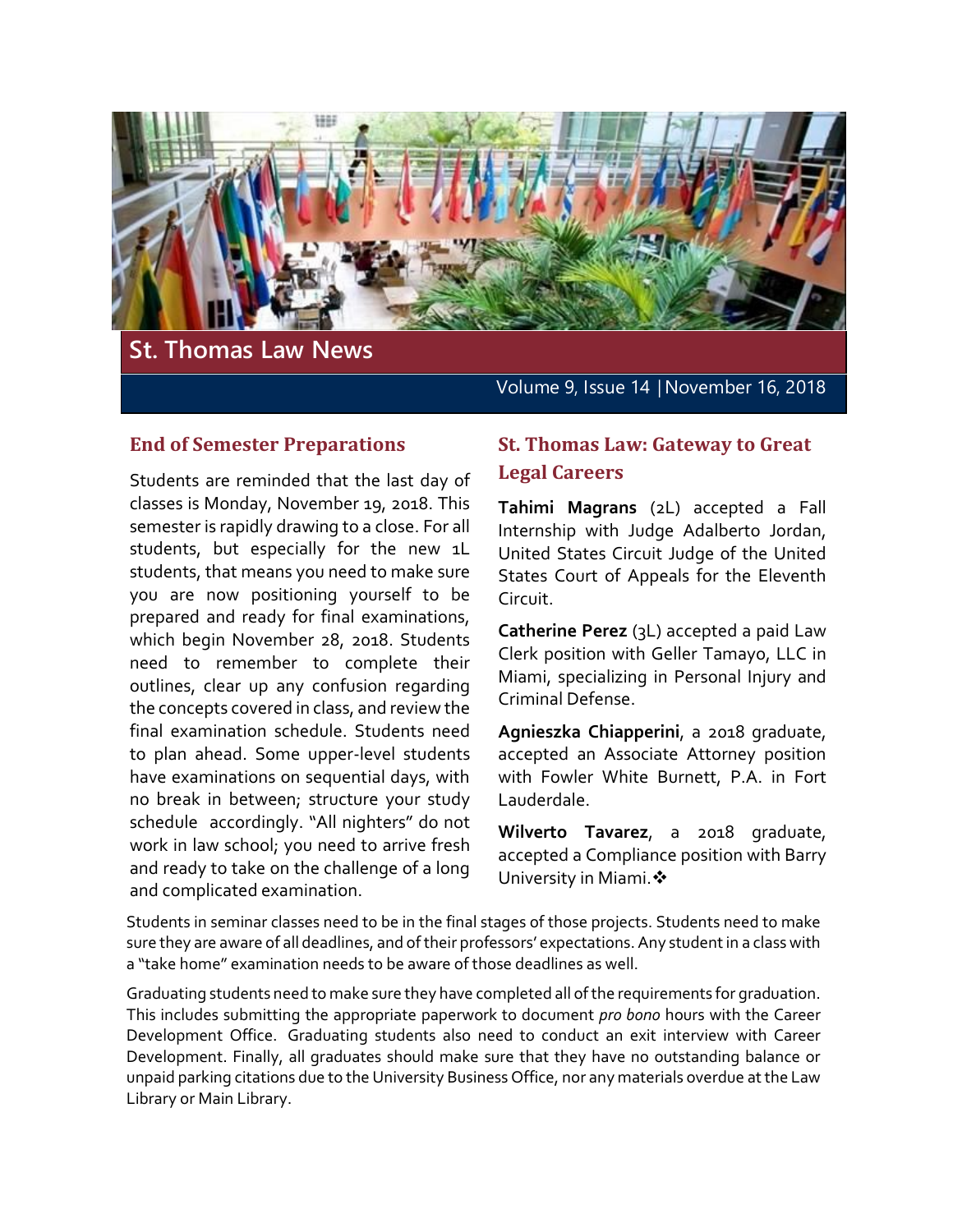If any student needs any guidance or assistance, please come the Registrar's Office counter and find out what might be needed.  $\mathbf{\hat{*}}$ 

#### **Campus Events**

| November 17:                     | Alumni Class Anniversary Reunion,<br><b>Convocation Hall</b>   |
|----------------------------------|----------------------------------------------------------------|
| November 19:                     | Law School Finals Mass, Saint Anthony<br>Chapel $@$ 12:15 p.m. |
| November 19:                     | Last Day of Classes                                            |
|                                  |                                                                |
| November 20- Reading Days<br>27: |                                                                |
| November 28<br>– December 6:     | Final Exam Period                                              |



# **Preparing for Examinations**

Exam taking is a time of high stress and anxiety. Students should get adequate rest before exams.

Students should avoid abusing prescription drugs, pulling "all nighters," or otherwise incapacitating themselves prior to the start of the exam. To insure the integrity of the exam process, all students are required to abide by the rules and policies concerning the administration of an examination. Go now and review your final exam schedule. Make sure you know when each of the examinations is scheduled for each class. Set up a study schedule. Do no rely on early versions of the exam schedule.

Below are some guidelines and rules for you to follow regarding your upcoming exams. Please note that proctors have been instructed to follow the procedures as set forth herein.

- 1. Students must **report in a timely** fashion for the examinations. Any tardiness will cause the student to lose time for that exam; excessive tardiness may preclude the student from taking the exam at all.
- 2. If any student gets sick prior to an examination, he or she should contact the Registrar's Office (305) 623-2358 or email Assistant Dean John Hernandez at *jhernandez@stu.edu* immediately. Then, the student should go to his or her physician and get documentation. Do not start an exam if you are ill.
- 3. The time allotted for an examination includes the time to "bubble in" answers on the Scantron Answer sheets. Students must make sure to record their answers on the Scantron answer sheet prior to the expiration of the time allotted for the examination. Students will not be given extra time at the end of the exam to bubble in the Scantron answer key.
- 4. Students taking exams with Exam4 should report to the rooms **at least 15 minutes** prior to the start time of the classroom. Students must make sure to download the exam BEFORE the day of the exam. If you arrive late to an exam, or did not sign up for Exam4 on time, **you must hand-write the examination.**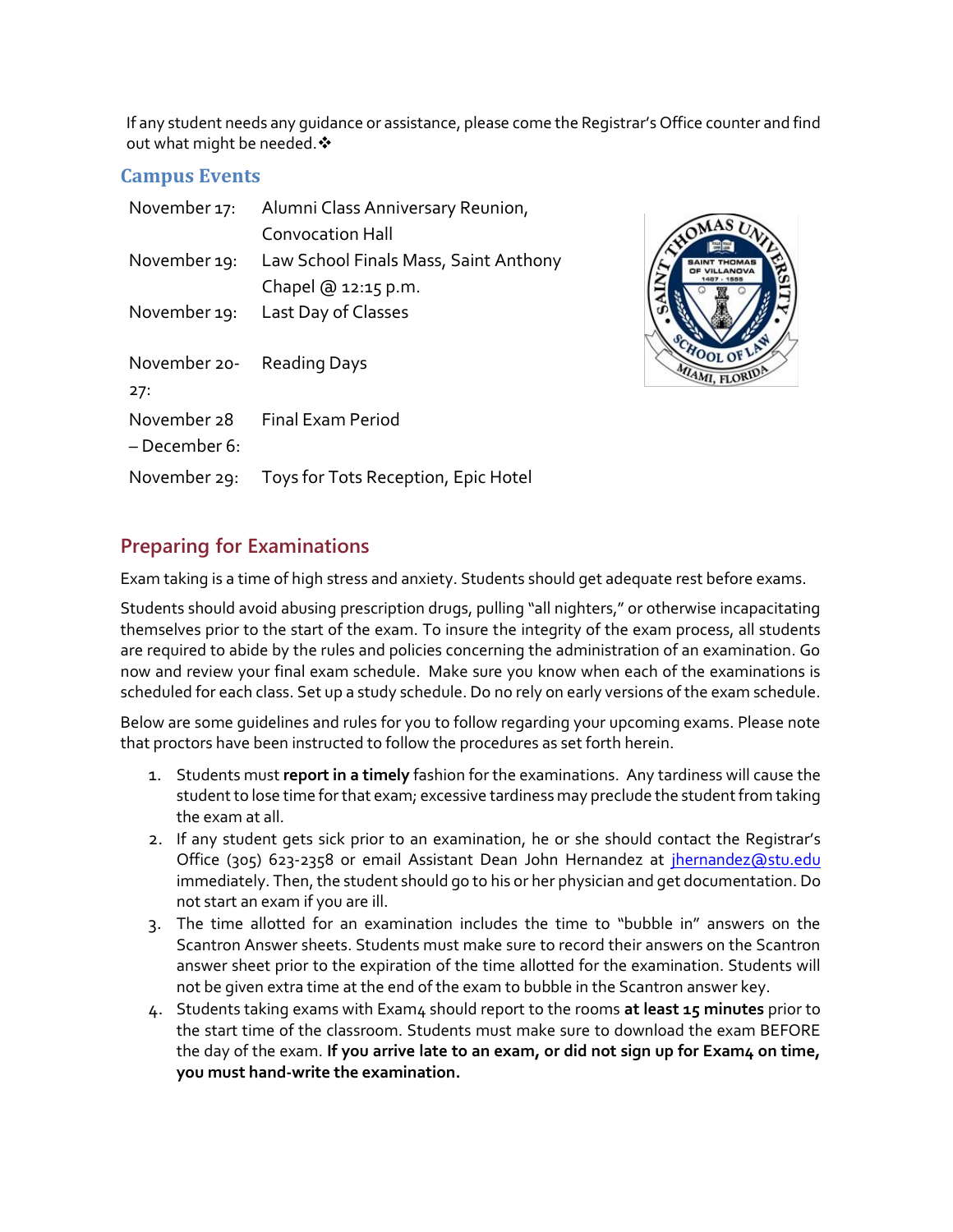- 5. Students using Exam4 must activate and open Exam4 at the **beginning** of the examination. It is the student's responsibility to make sure the clock set on his or her computer has the correct time.
- 6. Students will be limited to whatever is essential to complete the examination.
- 7. Students are not allowed to bring book bags, backpacks, purses, or any kind of satchel or bag into the exam rooms.
- 8. No cell phone, electronic tablet, watch, or other similar device is allowed in the examination room. Student should leave all such devices at home, in their cars, or in the care of some other student who is not taking an examination.
- 9. Students are limited to one small, quart-size, see through plastic bag ("Ziploc style") to carry limited personal items (e.g., pens, highlighters, pencils, medications, foam ear plugs, feminine hygiene products) and one bottle of water (only water). Students also can bring in a laptop to use for the exam and cords for laptop. No other electronic devices are allowed in the examination room.
- 10. For examinations more than four (4) hours in duration, students also can bring in one, small food item that can be consumed quietly (e.g., soft granola bar, candy bar). Student cannot bring in chips, gum, hard candies, and cannot bring any item that contains peanuts.
- 11. Any sweatshirts, sweaters, etc. must be worn while in the room, hoods must be worn down, and the sweatshirt or sweater must be removed prior to going to the restroom. Students cannot bring large coats into the room.
- 12. For open book examinations, student may bring in what is designated above and the specifically designated books or notes allowed by the professor. Students will need to have those books and notes in a way they can be carried directly into the room, not in book bags.
- 13. If the professor has specifically allowed an electronic device (e.g., calculator) then the student may have that device. But, it cannot be a function of another device; e.g., a student cannot use the calculator function on his phone. If there is any doubt as to whether the book, notes, device, etc. are allowed as per the professor's instructions then the student will not be allowed to bring in the questionable item. (So, for example, if the professor has allowed in a specific copy of a rule book, photo copies of that book are not allowed.)
- 14. Students may leave a testing room only one at a time for rest room breaks, and must sign out and in. If two students taking the same examination attempt to use the same rest room at the same time, the proctor may delay one student from entering the restroom until the other student has exited.
- 15. Students may not talk or consult with anyone during the administration of an examination. Avoid even the appearance of inappropriate consultation.
- 16. Proctors have been instructed to continually walk through the rooms and look at students taking the examinations. If you are easily distracted, sit where this will have the least effect on you.
- 17. Students may use only ear plugs or headphones that are incapable of receiving any kind of transmission. If a student intends to use something other than ear plugs, the device must be approved ahead of time by Assistant Dean Hernandez.
- 18. Students must turn in all materials at the end of the examination and **place their AGN on all materials**. You are not to put your name or other identifying information on the examination materials. Students should clearly label blue books 1 of 3, 2 of 3, 3 of 3, etc. (as applicable). Do not, under any circumstances, exit the room with the examination question booklet.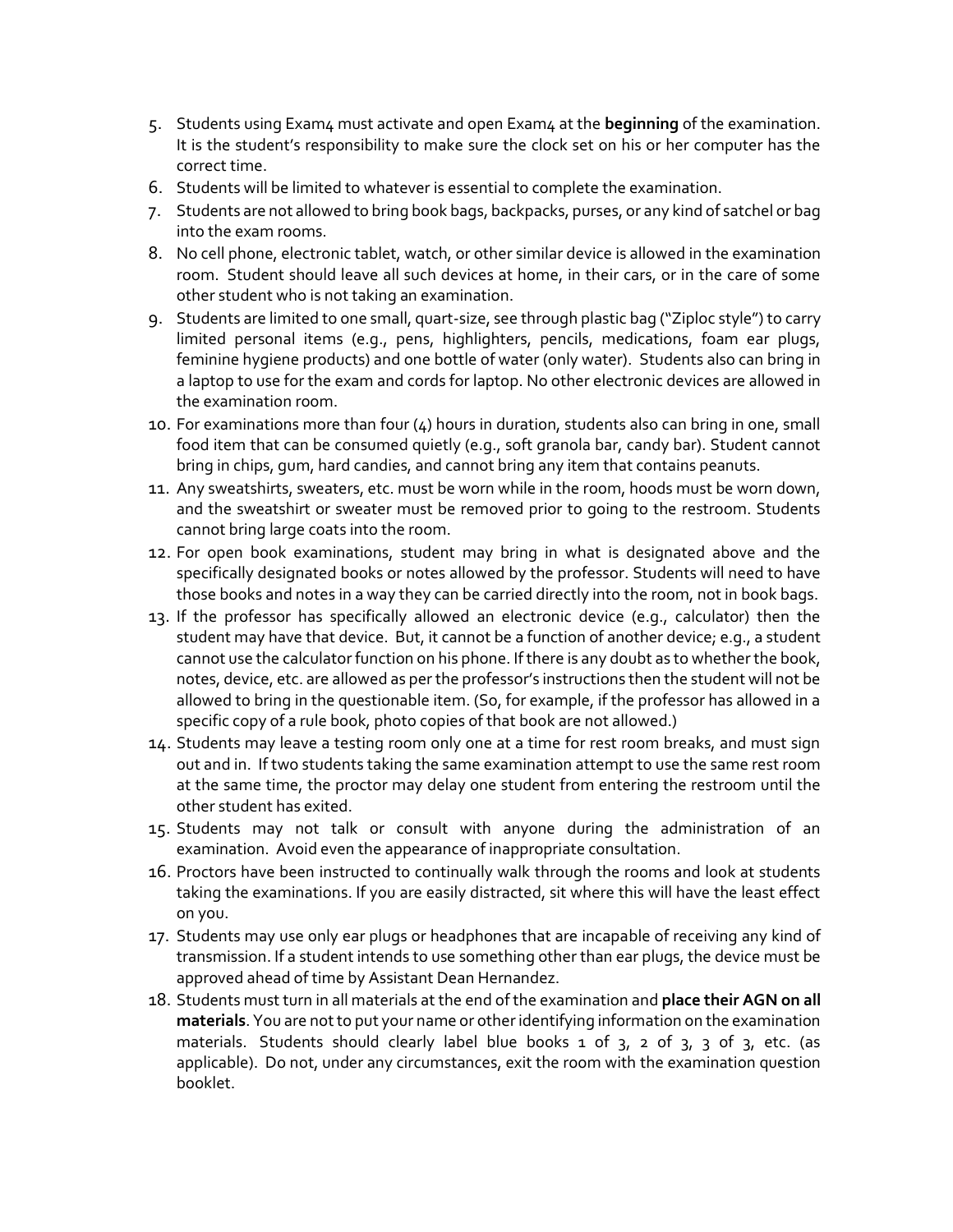- 19. The Professor for the class, members of the Registrar's office staff, and members of the Administration may walk in and observe the administration of the examination.
- 20. Students are not to argue or debate with the proctors. If a student disagrees with a proctor's decision, or has a problem or concern, please ask to see a member of the administration ASAP.
- 21. Proctors have been instructed to report any activity that appears suspicious to the Administration. The Registrar, Assistant Registrar, Assistant Dean-Fonseca Nader, Associate Dean Dykas, and Assistant Dean Hernandez may investigate any matter that is brought to our attention. Again, avoid the appearance of any impropriety.
- 22. Students take and use EXAM4 at their own risk. If a technical problem develops, the student should notify the proctor ASAP and revert to taking the examination by hand. There is insufficient time to resolve technical problems that may arise during an examination.
- 23. Students must follow the Proctor's instructions at the conclusion of the examination. Students must stop all writing when instructed to do so and submit examination materials in an orderly manner.
- 24. Please be advised that students are **not permitted to take smoking breaks** during examinations. Breaks are allowed only for use of the restroom, and the student must sign out and in when leaving and entering the room. Any student taking an examination should go nowhere other than the restroom or the examination room.
- 25. Students taking exams in the Annex (Rooms A-11 1 and A-112) and CPD-113 in the Center for Professional Development must use the restrooms in the CPD building.
- 26. If any problem develops after an exam or a student feels like he or she needs to communicate something to the professor about an exam, verify that all of an answer was received or otherwise has some question or needs assistance with regard to an exam, never contact the professor directly prior to grades being posted. Contact Assistant Dean Hernandez at [jhernandez@stu.edu.](mailto:jhernandez@stu.edu)

Any student with a health or dietary issue that needs to bring in some item to address that concern needs to clear the item with Assistant Dean Hernandez prior to his or her first final. If any student has any question about the policy, please contact Assistant Dean Hernandez.

Proctors have been trained and advised that examinations create a lot of anxiety and stress. They have been asked to be sensitive to students concerns. Likewise, students should be aware that proctors have specific, assigned tasks to complete.  $\mathbf{\hat{v}}$ 

# **Peter T. Fay American Inn of Court**

On November 14, 2018, St. Thomas Law's Peter T. Fay American Inn of Court held a student-led panel discussion regarding The Impact of Social Media on the Practice of Law. The panelists were **Ashley-Ann Bryan** (3L), **Andres Duran** (2L), and **Ashley Larkin** (2L). The moderator was **Morgan Levine** (2L). The event was lively and very well attended with nearly 40 judges, attorneys, and students.  $\mathbf{\hat{*}}$ 

## **Federal Bar Association Luncheon**

On November 14, 2018, at the Federal Bar Association Hyatt Luncheon, Amy Howe, Esq., reporter and former editor of SCOTUSblog, now affiliated via "Howe on the Court," discussed cases of interest from the previous and current term of the Supreme Court of the United States, along with insight as to the Court's newest member, Justice Kavanaugh. SCOTUSblog has received the Peabody Award for excellence in electronic media, the first blog to receive such an honor. Last year Ms. Howe given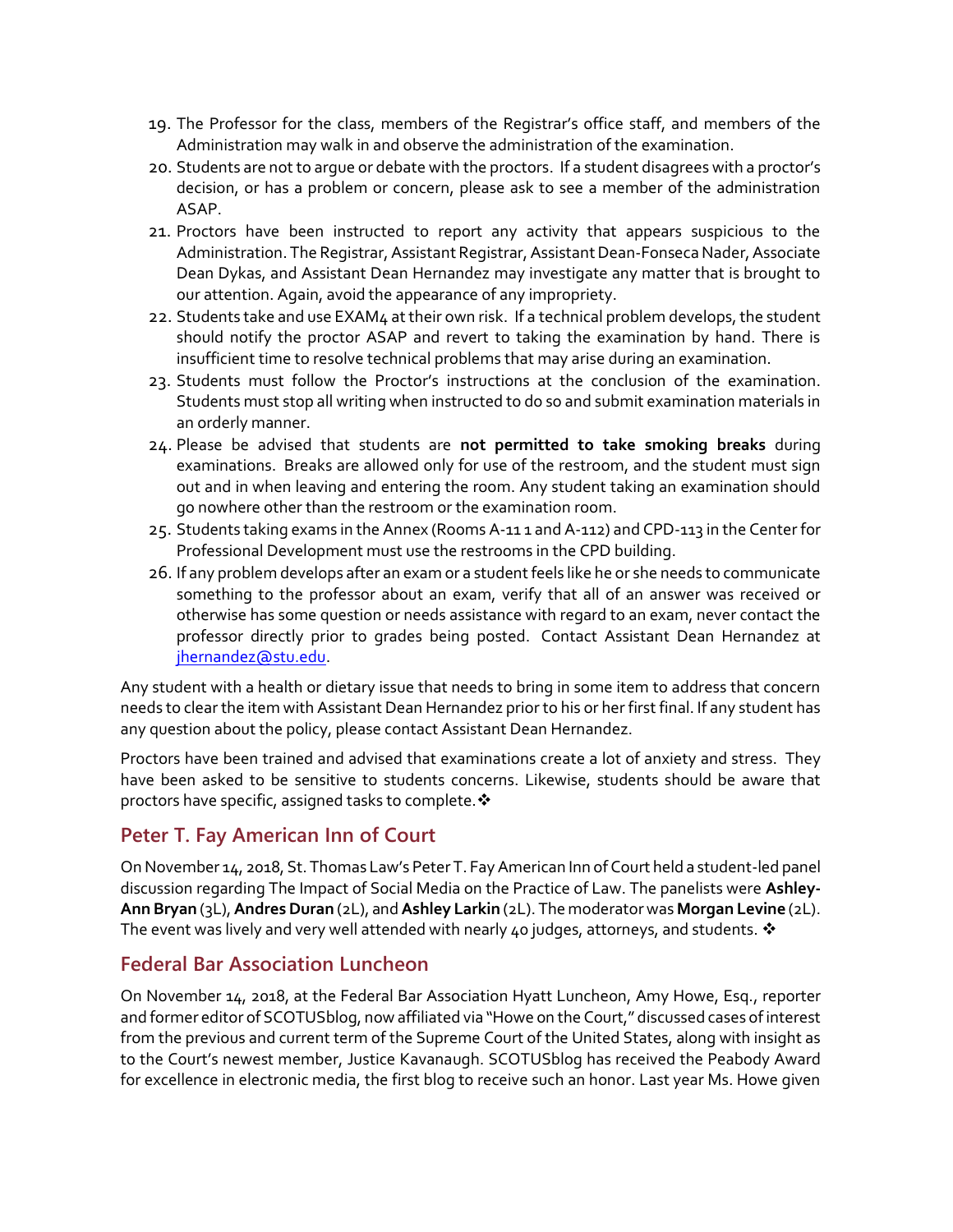a "Hard Pass" at the Supreme Court, making her one of only 24 people who have dedicated press credentials at the Court. ❖

## **Caribbean Bar Association Professionalism Roundtable Discussion**

On November 8, 2018, St. Thomas Law hosted the Caribbean Bar Association's annual Professionalism Roundtable Discussion and Reception where law students, lawyers, and judges met to discuss how to improve professionalism and civility in the profession. The Judges in attendance included Judge **Tarlika Navarro** (Alumna 2010), Judge Mavel Ruiz, and Judge Sarah Zabel.

## **2018 Equal Justice Works Conference and Career Fair**

St. Thomas Law students, **Diego Sanchez** (3L) and **Stefanie Morse** (3L) attended the Equal Justice Conference and Career Fair in Arlington, Virginia on October 26 and October 27. The Equal Justice Works Conference and Career Fair is the largest national public interest legal career fair in the country, which consists of prescheduled interviews and table talks (informal networking sessions) with more than 200 different employers from around the country. Notably, Stefanie Morse, applied and was offered the opportunity to interview with three different employers.  $\cdot$ 

### **Student Achievements**

**Jaimie Carlson** (2L) accepted a Fall Internship with the United States Coast Guard District Seven Legal office in Miami.

**Christina Merida** (2L) accepted a paid Internship with Robert L. Gardana, P.A. in Miami, specializing in Maritime and Admiralty Law.

**Sulany Perez** (2L) accepted a paid Law Clerk position with Kelley Kronenberg in Miami, specializing in First and Third Party Insurance Defense.

**Joel Walker** (3L) accepted a Fall Internship with the Broward County School Board General Counsel in Fort Lauderdale. ❖

## **Alumni(ae) News**

**Aileen Falcon**, a 2015 graduate, accepted an Associate position with HL Law Group, P.A. in Fort Lauderdale, specializing in Plaintiff's Insurance Claims, Real Estate and Corporate & Business Law.

**Ingrid Lloyds**, a 2015 graduate, accepted an In-House Counsel position with National Title and Abstract Company in Miami.

**Yamila Lorenzo**, 2018 graduates, accepted a Litigation Associate position at Ainsworth & Clancy in Miami.

**Keyondra Parrish**, a 2016 graduate, accepted an Assistant Public Defender position with The Office of the Public Defender, West Palm Beach. �

#### **Faculty Announcements**

On October 30, Professor **John Kang** presented a lecture in Kemper Auditorium at Phillips Academy Andover. The lecture was about his book *Oliver Wendell Holmes and Fixations of Manliness*.

Professor **Mark Wolff**'s book Bretton Woods Institutions & Neoliberalism; Historical Critique of Policies, Structures, and Governance of the International Monetary Funds and the World Bank, with Case Studies, was published this semester by Pacem in Terris Press 2018.